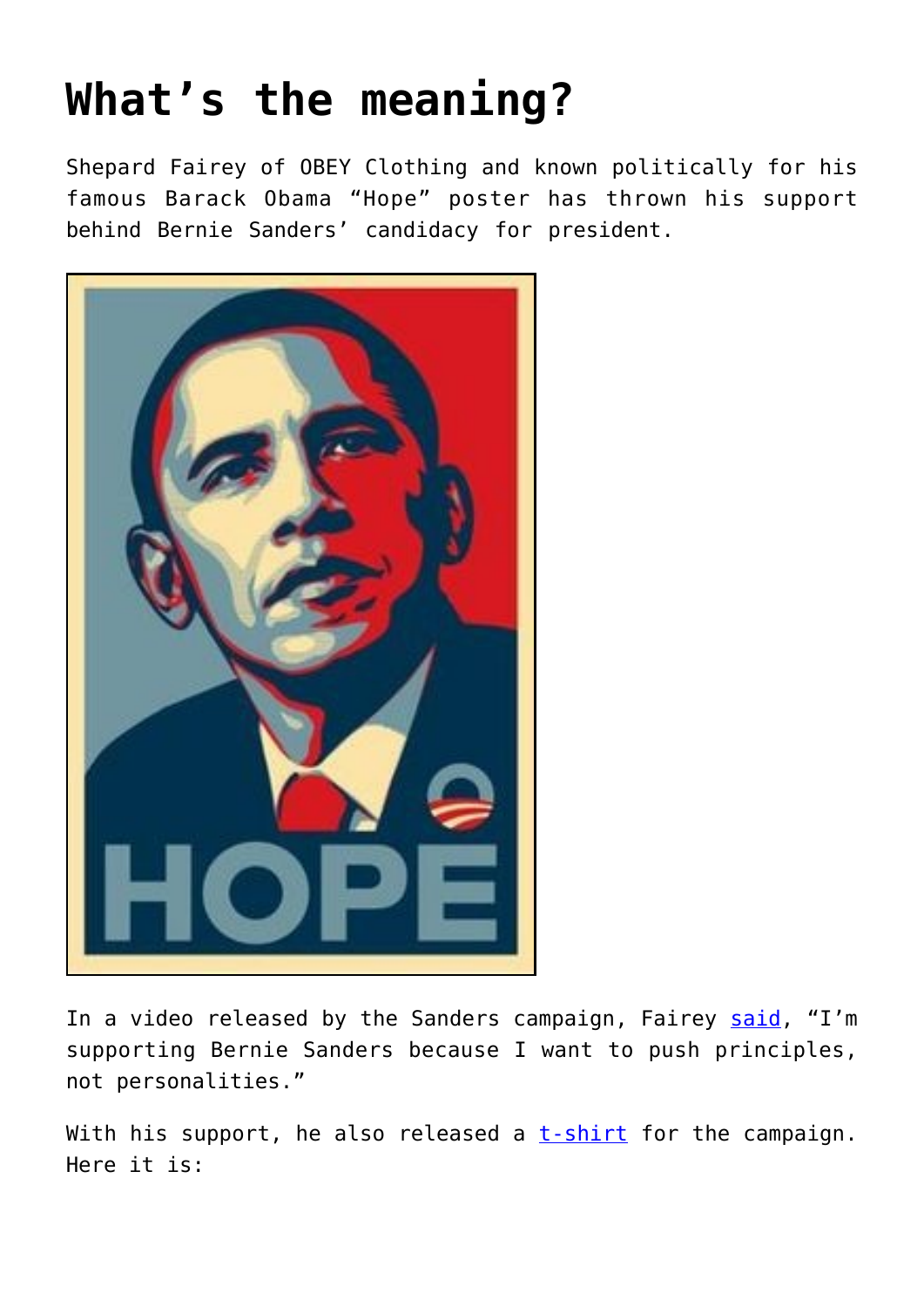

I'm curious about the imagery and haven't seen any commentary on it yet. Nor has Google produced anything of substance.

Shepard Fairey is not some random artist. What he does is done with purpose. As the OBEY Clothing website states:

"The OBEY campaign is rooted in the Do It Yourself counterculture of punk rock and skateboarding, but it has also taken cues from popular culture, commercial marketing and political messaging. Fairey steeps his ideology and iconography in self-empowerment. With biting sarcasm verging on reverse psychology, he goads viewers, using the imperative 'obey,' to take heed of the propagandists out to bend the world to their agendas."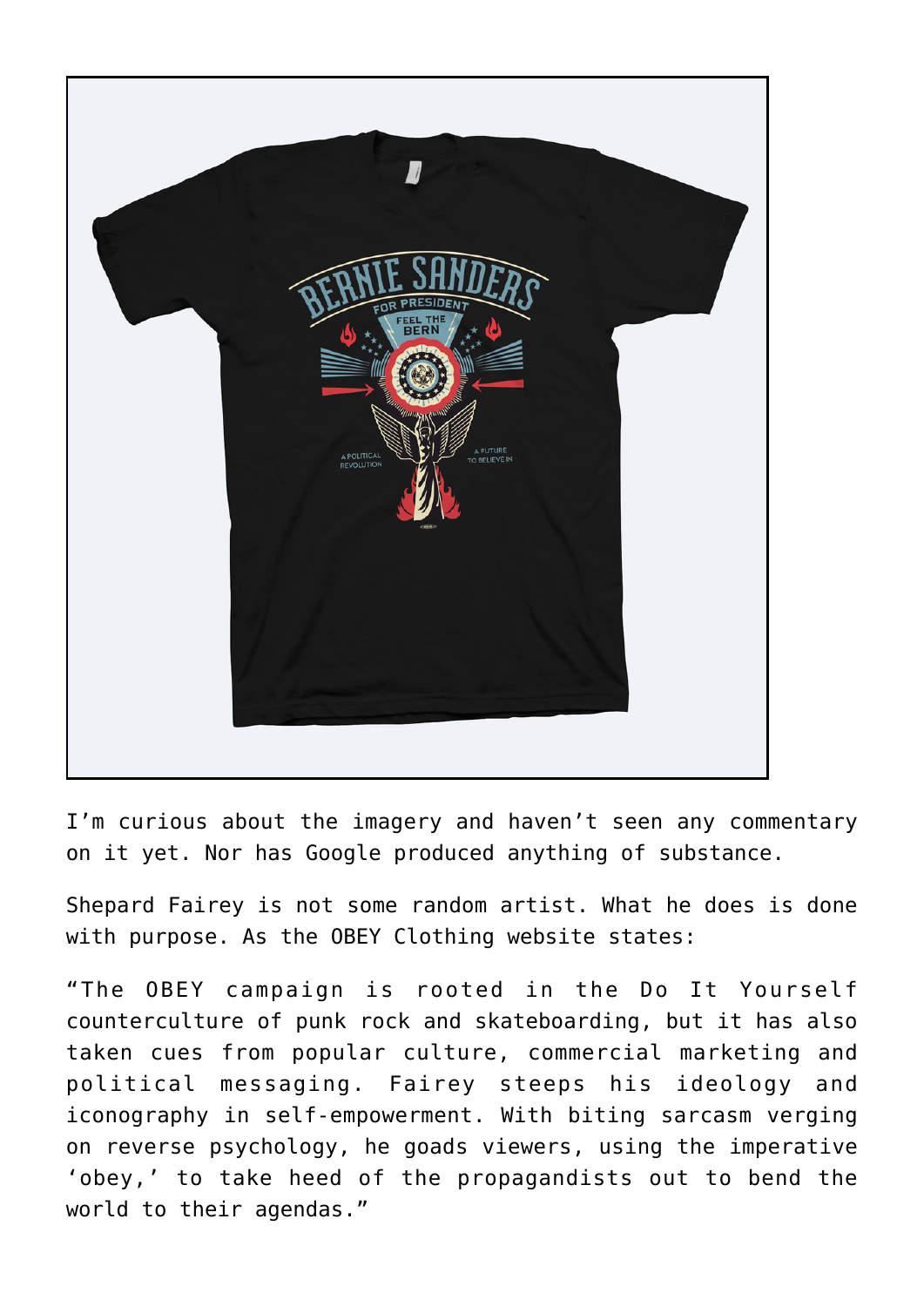A quick glance at the t-shirt and it's hard not to see a cross. In fact, for those who are Catholic, they may be reminded of a monstrance, which is a cross that holds the Eucharist in a circular chamber in the middle. Some even come with an angel at the base who is holding up the rest of the cross:

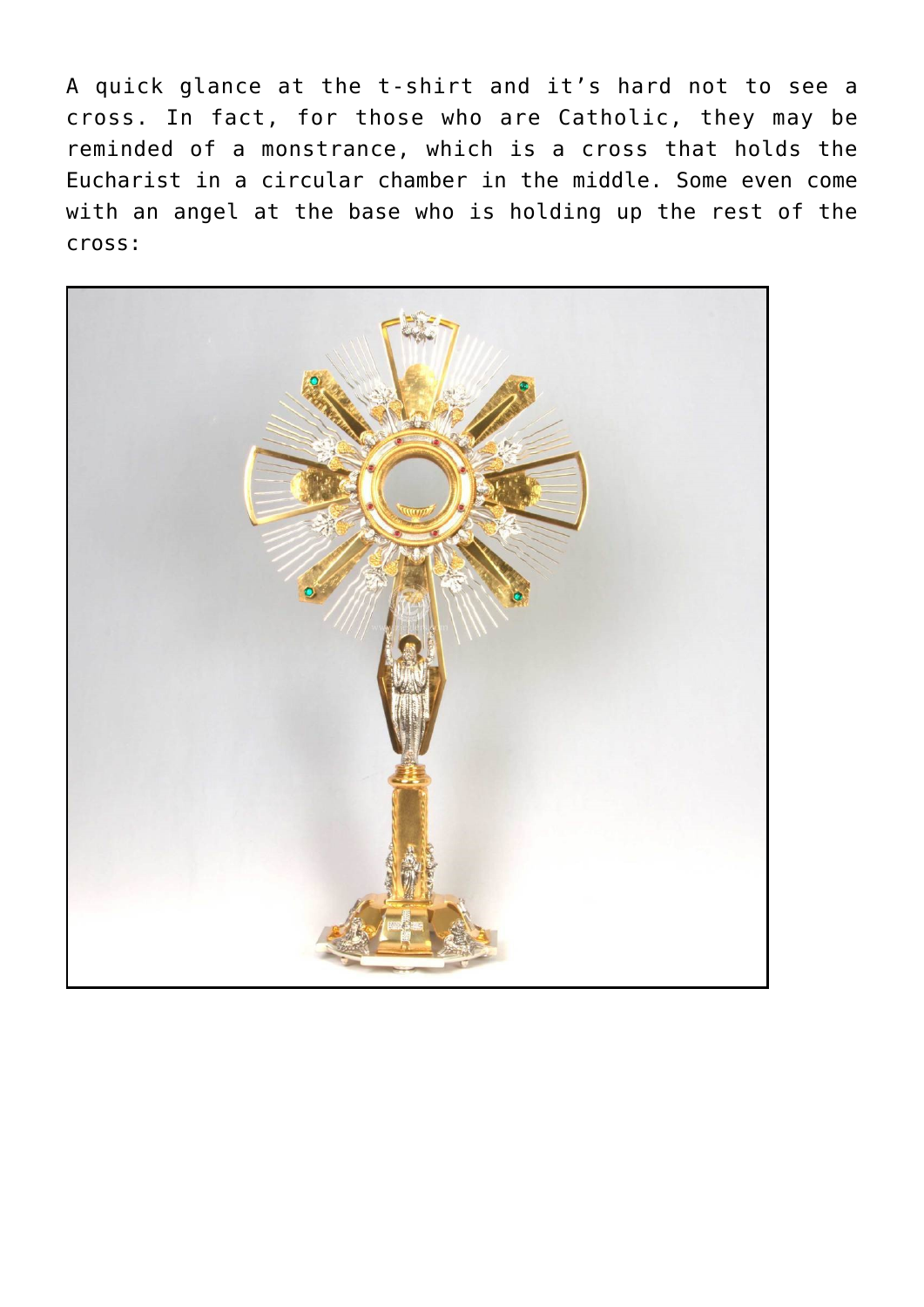

Maybe it's a bit off, but is that the symbolism Fairey is going for? A sort of statement about Bernie offering political salvation through the federal government?